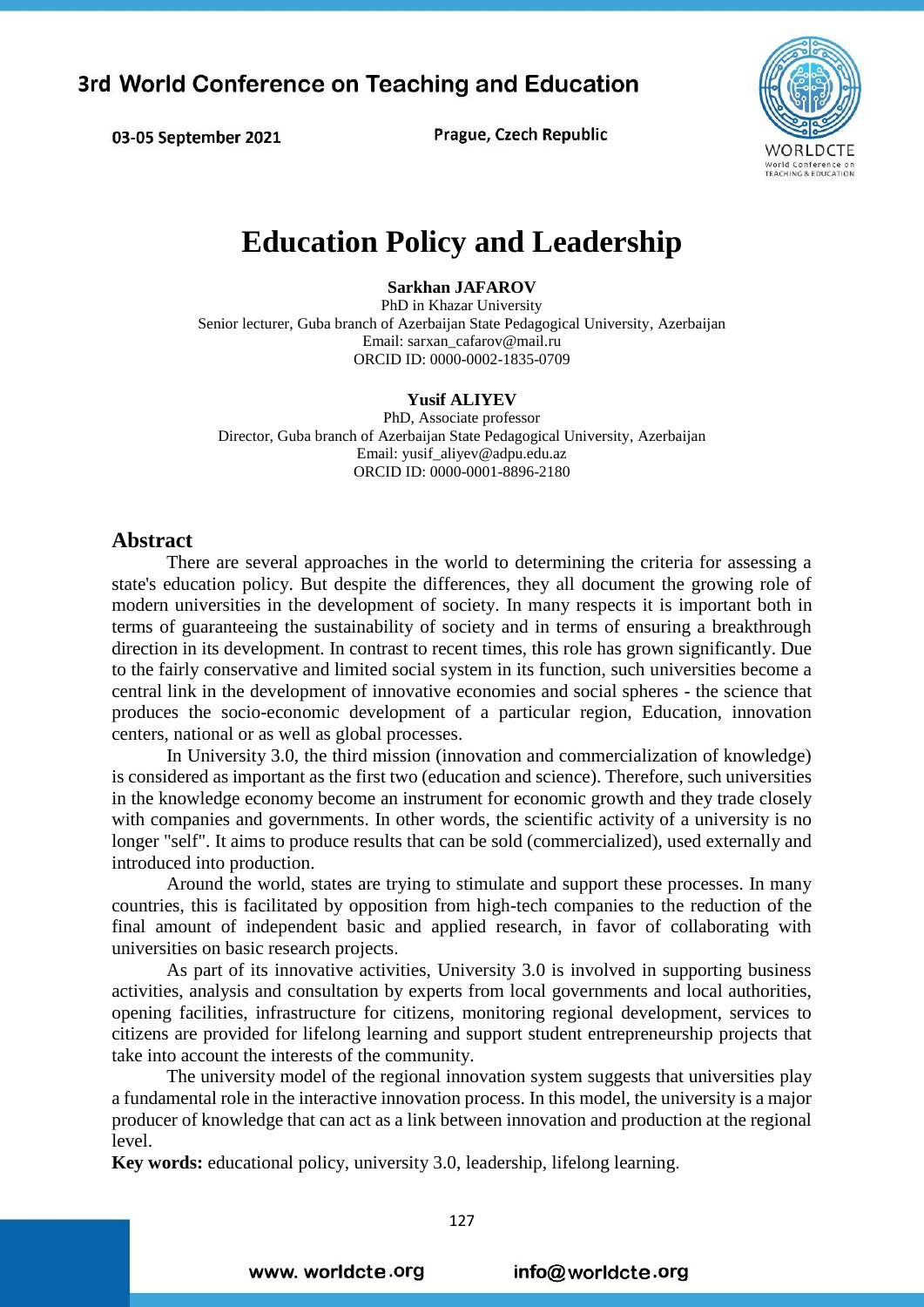Prague, Czech Republic



#### **Introduction**

03-05 September 2021

In a highly competitive and rapidly changing environment, modern universities respond not only to internal problems, but also to the extent to which they respond to and influence environmental changes. The implementation of these provisions is possible on the basis of a strategic approach to university management, which can be traced in the educational policy of the state and provides leadership.

The advantages of educational policy in the implementation of strategic planning: the ability to determine the direction of development of the university. This provides the coherence and coordination required for administrative action, the ability to instill confidence and a solid foundation in university staff in the face of ever-increasing uncertainty in the future, to shape the institution's uniqueness, consolidate the university community, attract new resources and increase the university's competitiveness in many ways.

One of the key characteristics of the conditions under which a strategic plan for the development of educational institutions is implemented within the framework of educational policy and leadership is ensured is the uncertainty of the external environment and the reaction of large companies as competitors to the behavior of an educational organization.

Strategic planning in the field of education is a means of determining the main direction of development of the education system. By concentrating limited resources in key areas, the interests of stakeholders such as students, alumni-employers, funding structures, and internal stakeholders such as faculty and staff are enhanced.

#### **Purpose/Objectives**

One of the tasks of the education policy of any state is the spread of its influence in the international arena. Today, universities are striving to take and strengthen their positions in the world ranking systems, demonstrating the status and reputation of universities in the global market of educational services. This ranking serves as a guideline for future students and their parents when choosing a place to receive a prestigious education and in the formation of individual trajectories of vocational training.

The analytical data obtained indicate the effective role of the "soft power" of education, but it is emphasized that this tool works only in the long term. A number of conclusions are drawn about the barriers that world universities face on the way to their recognition as world leaders of higher professional education. It is possible to achieve quick victories and enter the Top 500 of the best universities in the world, but it is unlikely that it will be possible to stay on the prestigious list if there is no permanent growth of indicators for several years, which cannot be imitated. A world-class university must attract talented youth, qualified faculty and academics. The decline in the concentration of talent and research results leads to the loss of the educational organization of the geopolitical mission. Insufficient funding can also hinder a breakthrough and sustainable increase in the reputation of universities.

Therefore, a significant proportion of domestic universities claim to be highly competitive in their higher education systems facing the following strategic top priorities:

1. At the level of national and internationally competitive research universities in various pioneering scientific disciplines focused on solving global problems related to answering key societal challenges. In these areas, we ensure high publishing activity and the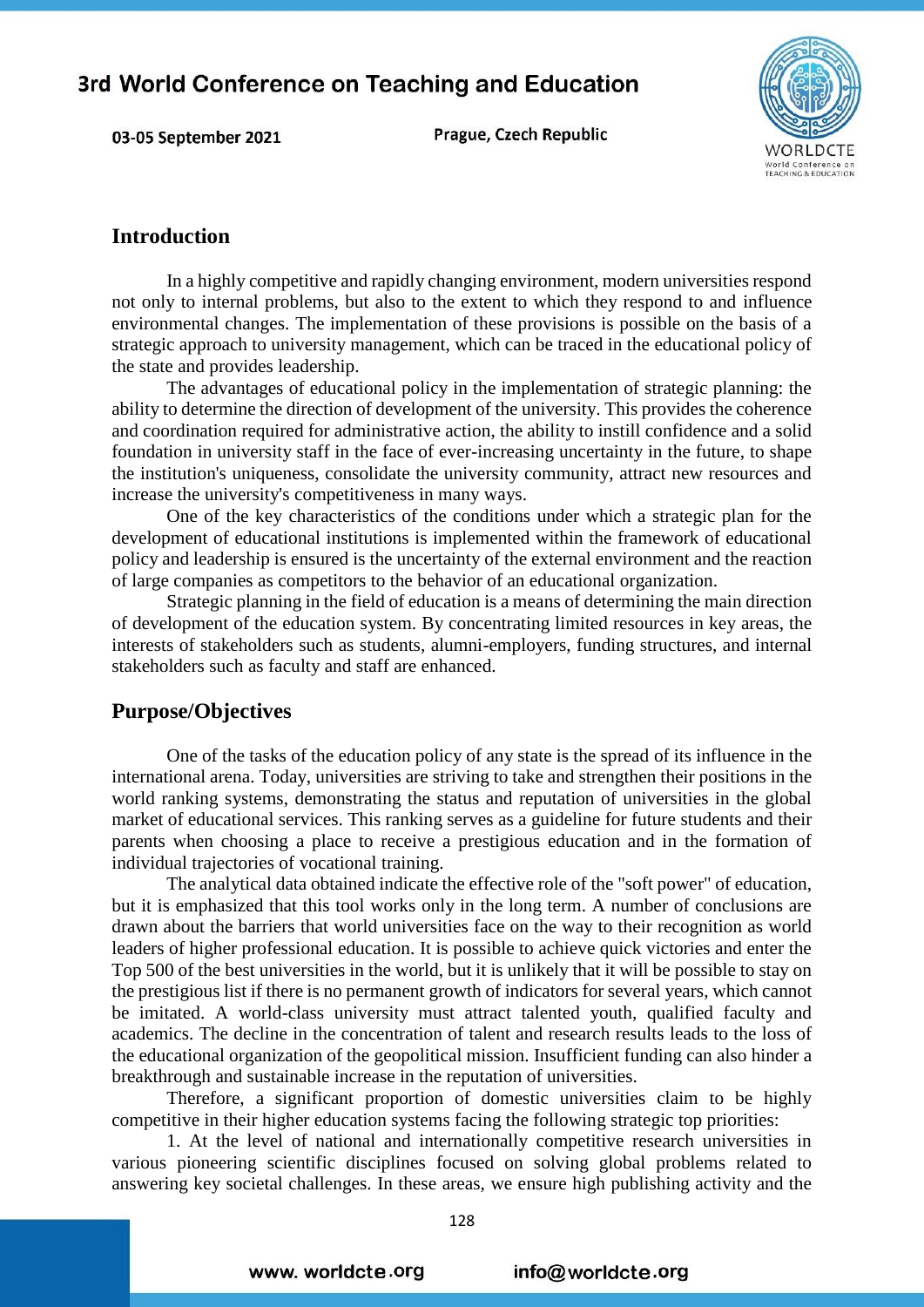Prague, Czech Republic



effectiveness of scientific research in the form of a portfolio of know-how that has the potential for implementation and commercialization, and we ensure constant reproduction of staff in new forms.

2. Form an ecosystem of university innovation and entrepreneurship. It requires 1) a unique and specialized infrastructure for the development of innovation, 2) a system of interaction of world universities, scientific organizations, companies, investors and innovation Support center, etc.).

The direction of the future 4.0 university model presupposes the potential for integration of universities and their social mission, and a significant increase in the formation of the university as a large-scale multifunctional ecosystem.

#### **Methodology/Approach**

03-05 September 2021

Many researchers (Abankina I. V., Belikov A. A., Gaponova O. S., Dudyrev F. F., Koreshnikova Yu. N., Korshunov I. A., et al.) react to mass differentiation in post-secondary education around the world. Does government support from some large universities have a broad impact on the higher education system? This is academic. Leadership programs often wreak havoc on a country's higher education system. The large amount of resources allocated to small groups of universities leads to the emergence of new elite groups that are privileged by other universities. In addition to financial incentives, universities in the elite group are beginning to attract the intellectual potential of other universities, especially regional universities, at both faculty and student levels. The experiences of China and Japan show the same picture.

Consequently, the overall impact of the initiative on the highest quality of universities may be less obvious than it would be if a direct comparison were made between universities included in this initiative and universities with equivalent characteristics that are not part of the initiative.

#### **Findings/Results**

For more than a decade, the United States has been using the education mechanism to spread its influence in the world. And, as it seems, including this factor, along with the factor of military leadership, is the reason for the current leadership of the United States in the world arena. In this regard, it is extremely important to analyze the strategic directions of the development of education in the United States in the context of its use as a "soft power", as well as to identify specific mechanisms that allow this state to achieve the most effective results from this use.

According to a number of domestic experts, the US educational policy in the world today can be considered one of the most successful. So, G.Yu. Filimonov writes: "Thanks to its planetary reach, the educational policy of the United States has become an effective method of"soft power"that allows to form the world political, economic, intellectual and military elite, faithful to the dogmas of liberal democracy and market economy in the American way" (Filimonov, 2012). At the same time, as E.I. Usacheva, "it is believed that the elite trained through these educational programs will influence the policy of their (democratic) country,

www. worldcte.org

#### info@worldcte.org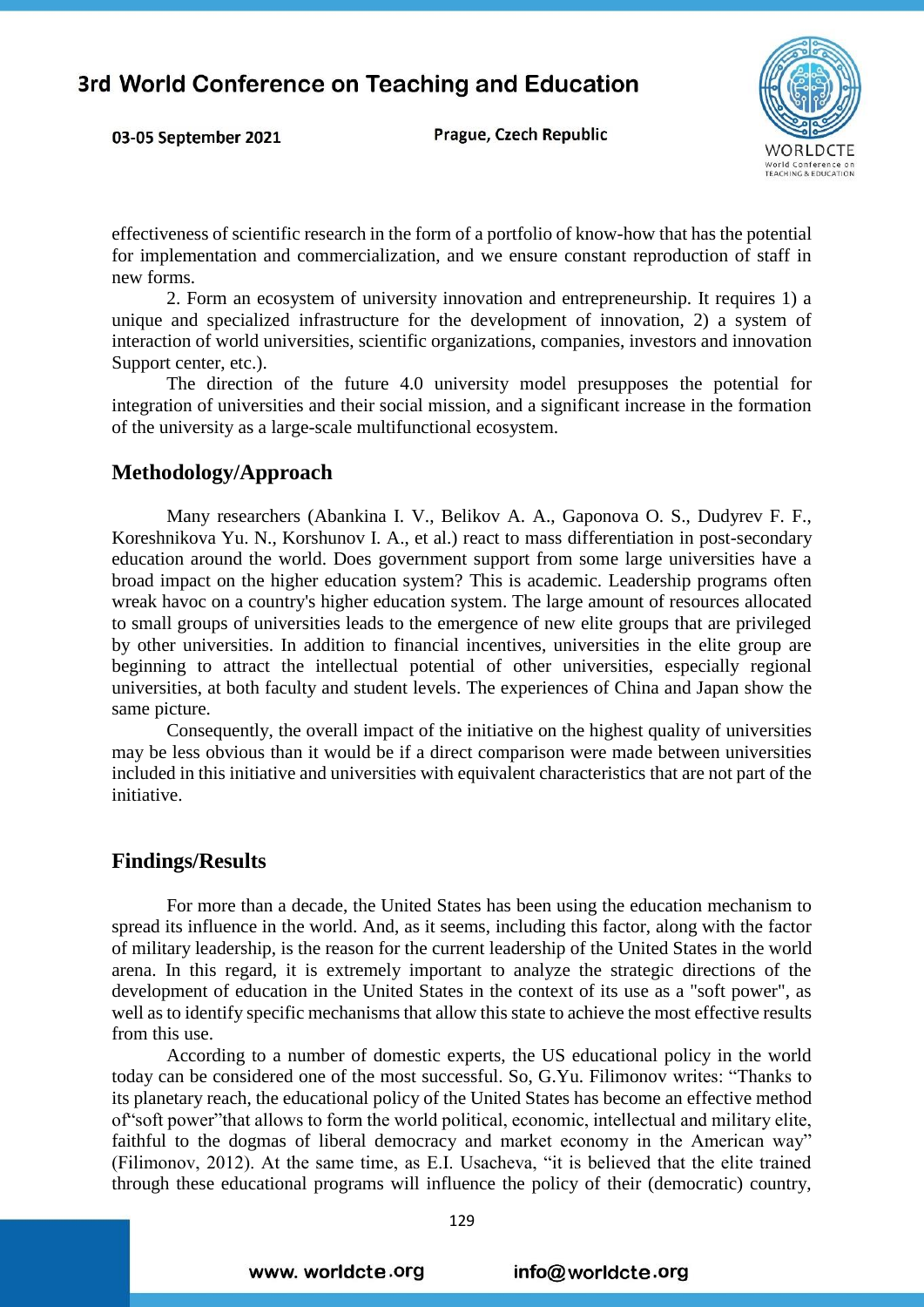03-05 September 2021

Prague, Czech Republic



making it more beneficial for the United States, while immigrants from"nondemocratic"countries will be prepared as new opposition leaders and activists "(Usacheva, 2016).

As the author of the concept of "soft power" J. Nye himself notes, countries such as the United States are well aware that education is one of the most important tools for achieving dominance in the world political arena in the long term (Nye, 2018). In addition, according to J. Nye, colleges and universities can help raise the level of discussion and promotion of American foreign policy (Nye, 2018). As a result, in his works, J. Nye argues that the main assets of the United States in strengthening and expanding "soft power" are two instruments directly related to education: international exchange programs and the attractiveness factor of American higher education.

Undoubtedly, the educational programs that this state implements around the world are a serious instrument of the US "soft power". As former US Secretary of State J. Schultz noted, educational policy can be compared to "gardening", because in the course of its implementation, "seeds of ideas and ideals", "aesthetic and political guidelines "(Schultz, 2017).

The bulk of American educational exchange programs are implemented on the basis of the Fulbright-Hacy Act (Mutual Educational and Cultural Exchange Act of 1961). According to P. McGill Peterson, the Fulbright Program, sponsored by the US Department of State, is an excellent example of public diplomacy promoted through higher education. Its main goal is to foster mutual understanding between people and nations, and this program has always been "a mixture of government and people generated by" soft power. " The program today claims to be the largest movement of students and scholars around the world that any country has ever sponsored. It is often referred to by government officials as one of the greatest diplomatic assets in the United States"(Mcgill Peterson, 2014).

It should be noted that in addition to the Fulbright Program, a number of similar programs operate in the USA, the most famous and significant of which are: Benjamin Franklin Transatlantic Fellows Summer Institute Program, Hubert H. Humphrey Program, Edmund S. Muskie Program, Future Leaders Exchange, Global UGRAD Program and several others. These programs have a different focus and are designed for different categories of students and different regions.

According to L. Savin, if we talk about American "soft power", then education, in this case, is not only a system of colleges, institutes and universities where American youth is trained, but also state programs for foreign students, education and training of American citizens abroad, grants through civil society, the massive diffusion of American educational and research centers in other countries, and interagency coordination of law enforcement agencies (Savin, 2015).

Recently, public diplomacy has become more relevant in the EU strategy and strategic documents. In the Program, which defines the Partnership Instrument for Cooperation with Third Countries, for the period 2014-2020. the term "public diplomacy" is mentioned at least three times. Despite the fact that the term itself does not receive decoding, nevertheless, it becomes clear from the document that it means activities to disseminate knowledge and increase the level of recognition of the European Union, promote its values and interests (Partnership Instrument, 2018).

www. worldcte.org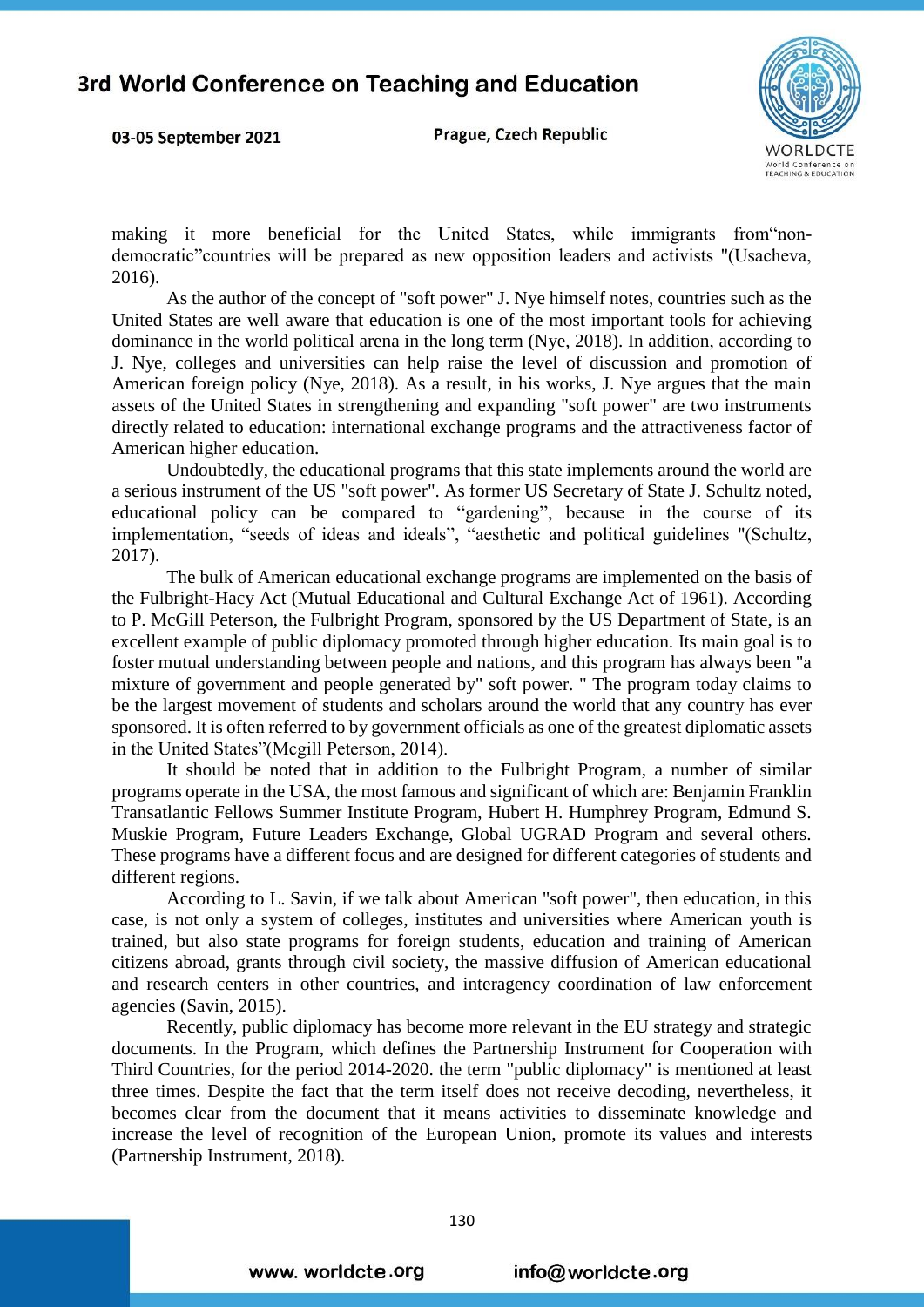03-05 September 2021

**Prague, Czech Republic** 



Before talking about education as an instrument of European "soft power", we believe it is necessary to clarify how the European Union understands the term itself, and what content it puts into it. As noted by the domestic researcher P.I. Kasatkin, "European approaches to understanding"soft power"deserve special attention" (Kasatkin, 2018).

Thus, Europe already in the 1970s. realized the potential of "soft power", with the help of which it could restore its position in the world arena. But in the second half of the 20th century, in the conditions of the Cold War and the absence of unified European proto-state structures and mechanisms, such concepts could be purely theoretical in nature. After the collapse of the USSR and the beginning of the active construction of a single political European space, which found its organizational form within the European Union, the united Europe again returned to the idea of using "soft power", but now to achieve its exclusive interests in a multipolar world.

O. M. Hauer-Tyukarkina believes that the European Union has many different "platforms" for realizing the potential of "soft power". As one of them, he defines the organizational and programmatic platform, which includes education: "Organizational and programmatic platform - all target audiences Educational and cultural programs Leonardo Da Vinci, Erasmus, Sokrates, Youth in Action, etc. EUNIC (The European Union National Institutes for Culture) - Association of cultural institutions of the European Union countries that carry out educational programs abroad. For example, the members of the Association are such world-famous cultural organizations as the Goethe Institute (Germany), the Cervantes Institute (Spain), the British Council (Great Britain), etc. The purpose of the Association is to promote European states in third countries, popularize European languages" (Hauer-Tyukarkina, 2015).

Investments in science are quite promising for solving many problems. S. Marginson notes that the degree of success in research activities determines the value of the university "brand" even at the level of the bachelor's education market (Marginson, 2019).



www. worldcte.org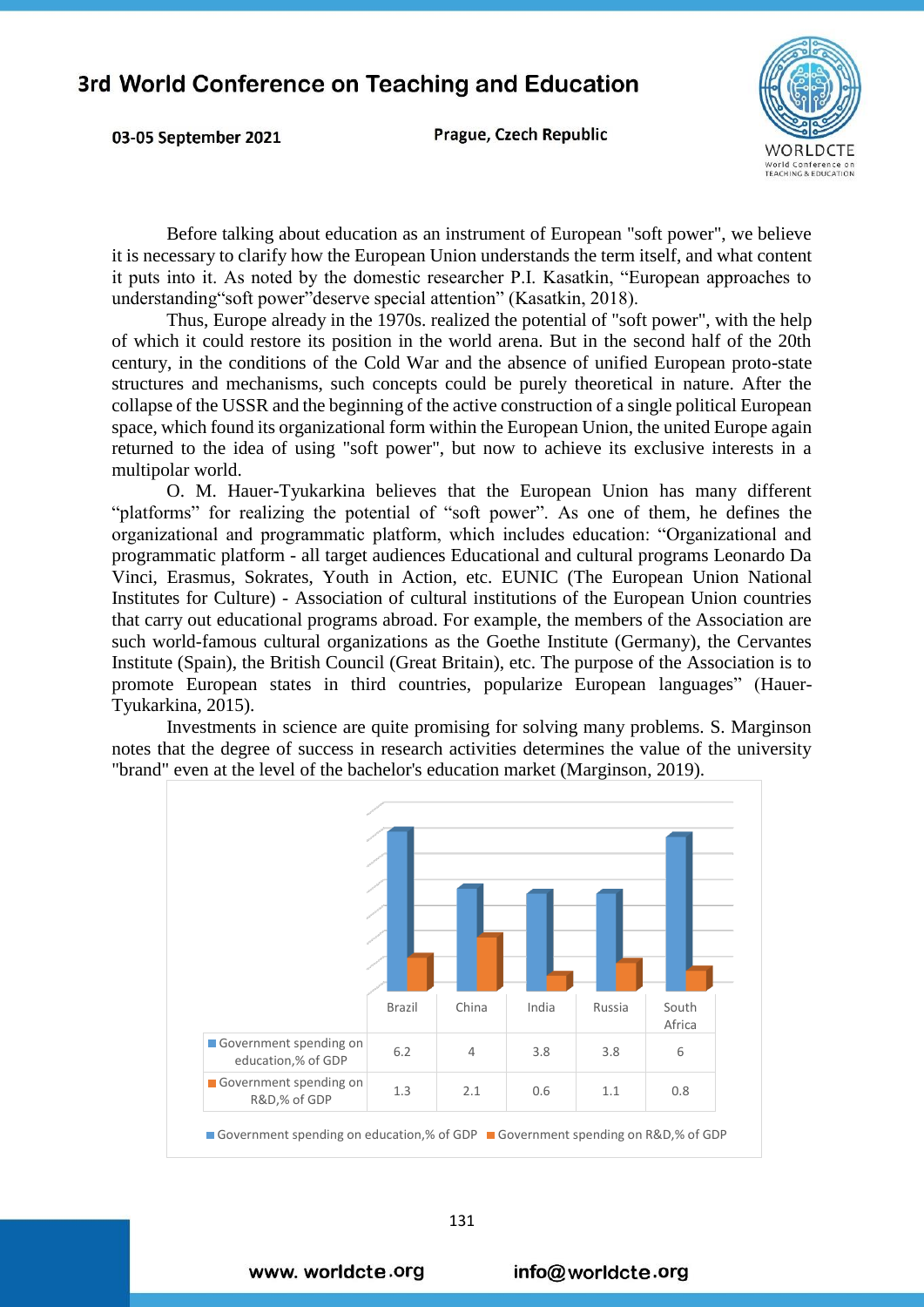03-05 September 2021

**Prague, Czech Republic** 





Figure 1 - Expenditures of the BRICS countries on education and R&D (Poyrazli& Lopez, 2020)

Figure 2 - Number of students, including foreign students,students in universities of the BRICS countries

Figures include only universities ranked in the QS World University Rankings 2020.

Academic achievement programs in world practice have existed since the late 2000s. It aims to increase the global competitiveness of the country's higher education system by creating a group of higher education institutions in the country that are in line with the best universities in the world and / or in quality. In several countries, the state has launched projects aimed at forming a group of world-class universities. For example, the German Academic Excellence Initiative began in 2006, the Polish and French initiatives in 2011, and the Spanish programming period 2009–2014.

Considering the foreign experience of conducting academic programs, one should pay attention to China.

In the mid to late 1990s, China embarked on a program to establish an international university. Project 211 was launched in 1995 and Project 985 was added in 1998. These projects set the task of developing talented elite specialists and bringing a certain number of major Chinese universities to international rankings. The objectives of the implementation of these projects are the development of scientific directions, the development and implementation of new technologies at the universities selected to participate in the program, and the creation of innovative research centers on their basis.

www. worldcte.org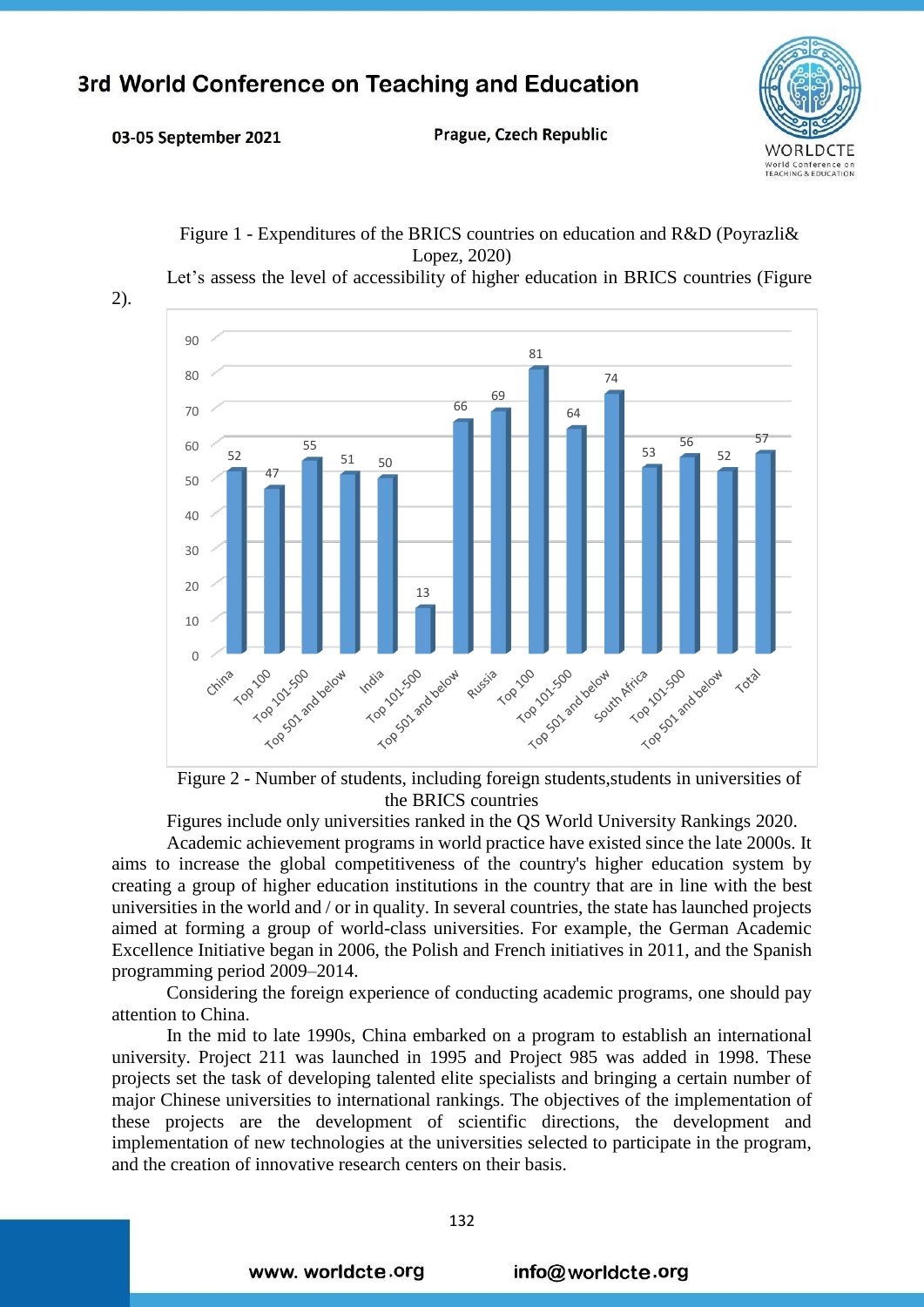03-05 September 2021

Prague, Czech Republic



In 2015, China announced "Double First Class", the largest education development program. It aims to raise global awareness of China's university system by 2049 (to commemorate the 100th anniversary of the founding of the People's Republic of China). The list of implementation plans, universities and disciplines was published in 2017. China's exceptional programs are enormous. Usually more than 100 universities are involved instead of 10 or 20.

Australia's current national strategy is to increase the number of students pursuing higher education abroad by 72,025. Australia is well positioned to meet this ambitious goal and is promoting educational services to the global marketplace with a program that generates interest in national tourism and one package that is very different from programs that recruit students from other regions. We have a marketing program.

The Korean and Japanese programs were launched in 1999 and 2002, respectively, and are based on close collaboration between American and British universities and research institutions to guarantee academic freedom and promote internationalization.

Japanese Top Global University Project (2014–2023) Includes two plans. Plan A strives for high positions in the world university rankings. Plan B aims to introduce Japanese society to the globalization process. Key criteria in terms of the program include institutional reforms in terms of leadership, management, structure, curriculum, and student recruitment.

The BK21 PLUS program complex in Korea (21 programs for large universities and students) is focused on updating the research potential of universities and training world-class specialists.

Very professional scientific activity. The country also has world-class university projects. The point is trying to create economic value through promotion.

Pay universities with global information and smart grids to ensure competitiveness and internationalization in higher education. Participating universities have the opportunity to strengthen their research capabilities in strategic areas, strengthen their role in the international arena and establish world-class chapters and centers.

Israel has also organized its own path with the Center of Excellence. This is an association of outstanding researchers in the narrow field of teaching knowledge in higher education institutions. The center promotes innovative research (I-CORE, 2010, SEPISGZ for Research Research) and brings together research efforts to make the country more visible in the scientific landscape of the world.

In Germany, the Academic Excellence Program aims to strengthen the cutting-edge research needed to increase competition in the high-tech industry.

Germany's strategic improvement program aims to strengthen Germany's position as the best location for long-term research and to expand its international presence.

The program aims to fund competitive, internationally oriented research projects based on universities as well as university consortia, promote priority areas of university activities, and create training courses and career opportunities for young researchers.

Germany also has good connections with universities (along with Finland and Israel). In these countries, funds are channeled to thematic clusters. So it's easy to judge success. Nobody else compares sports colleges, elementary colleges, or drama colleges.

In Finland and Sweden, where the Center for Academic Excellence was established, attention and budget are focused on supporting and developing the strongest university units, rather than on general university development programs for universities. And here it is also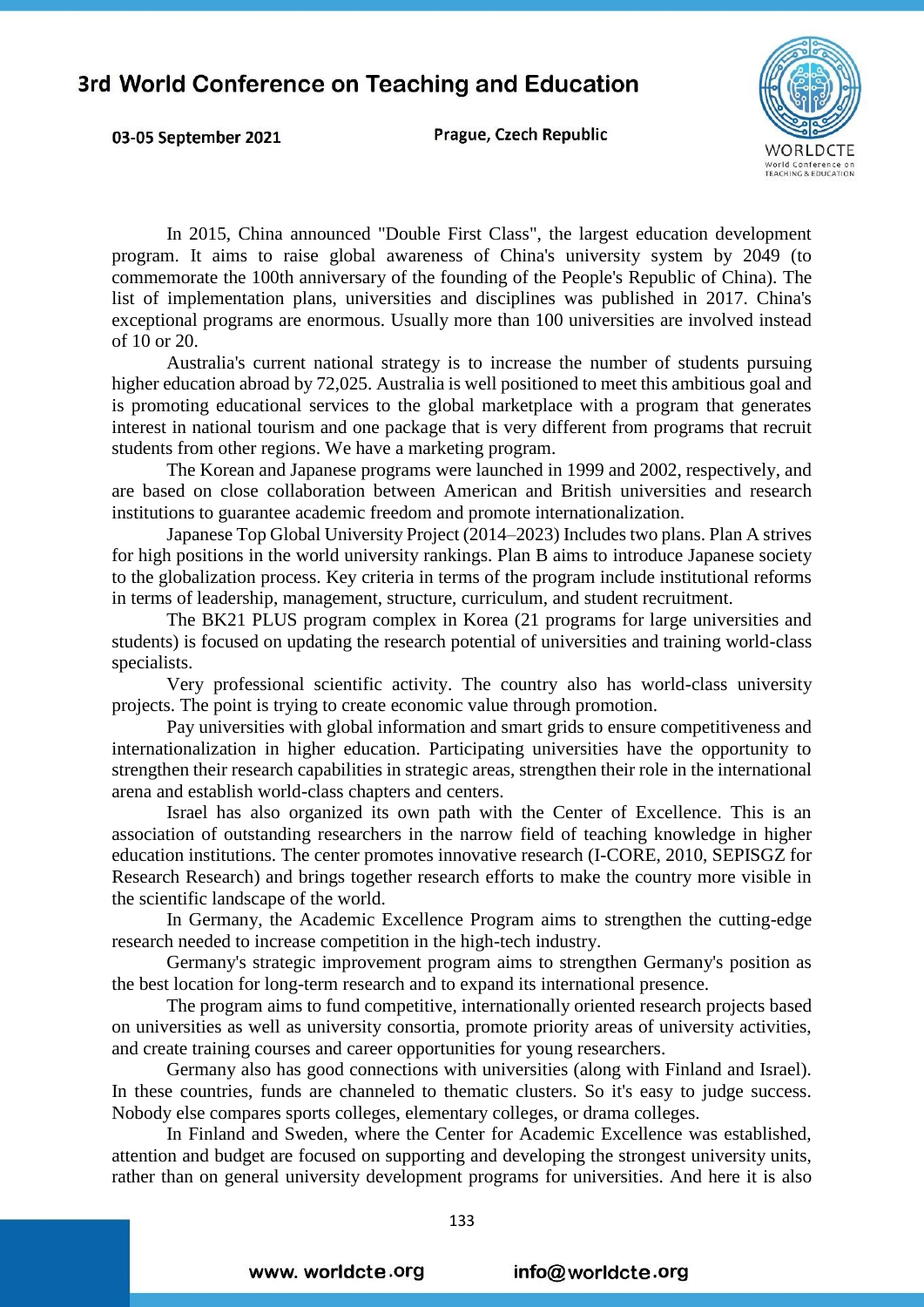03-05 September 2021

Prague, Czech Republic



important to note the importance of cooperation and integration with the global academic community.

In European countries there are very strong ties between universities and exchange between universities is especially beneficial. For example, in Norway with many joint scientific grants and funding from the European programs Erasmus + (exchange of radiation subjects and teachers) and Horizon 2020 (exchange of scientists from different parts of the world).

In France, the Law on Higher Education and Research was adopted in 2013, and since 2015, universities have been integrated with research institutes through three mechanisms: mergers and expansion, and the creation of a community of universities and institutes.

The Spanish government has also launched an excellent program that replicates previous initiatives developed in Germany (Excellence Initiative 2006-2012) and France (PRES). 2006, 2008, Operations Campus, 2008) and the United Kingdom (New University Challenge, 2008). This program has helped create joint projects and student groups that support collaboration in the so-called "knowledge triangle" (science, innovation, education). The International Excellence Initiative has helped establish links with local governments, companies and other political and economic forces to obtain financial and administrative support in Spain.

Pan-European short-term and long-term alliances have also been created. The Coimbra Group Universities, established since 1985, unite 39 universities from 23 countries. The expansion of university units will increase the influence of universities participating in the international arena, as well as their weight and importance.

Traditional contacts have been established, large-scale educational projects have been implemented, and individual universities have learned about them. Due to membership in the alliance, the number of alliance members in the world has increased, and the university is a kind of "brand" of Coimbra.

As part of the European University Initiative in 2019, the European Commission selected 22% of the approximately 1,000 universities in the European Union. They have formed 17 university alliances from 24 countries. By 2024, there should be about 20 so-called "European universities". It is a network of universities across the EU, where students can take one or two semesters of study at different universities and at different levels of education.

The United States also has academic leadership programs and initiatives. The American Center of Excellence in Education (CEE), a private nonprofit organization, helps college students achieve successful careers in science and technology and take leadership positions.

| Indicator     | /Germany             | France             | <b>PRC</b>                                     | South Korea |
|---------------|----------------------|--------------------|------------------------------------------------|-------------|
| country       |                      |                    |                                                |             |
| Strategy name | Superiority          | strategyExcellence | Project<br>DoubleWorld                         | Class       |
|               | (Exzellenzstrategie) | Initiatives        | and growth of first class Universities Project |             |
|               |                      | Science            | -universities<br>(Double                       |             |
|               |                      | Innovation         | -First Class<br>First                          |             |
|               |                      | Territories -      | Class $2.0$ )                                  |             |
|               |                      |                    |                                                |             |
|               |                      |                    |                                                |             |

Table.Comparison of different academic programs by countries

www. worldcte.org

info@worldcte.org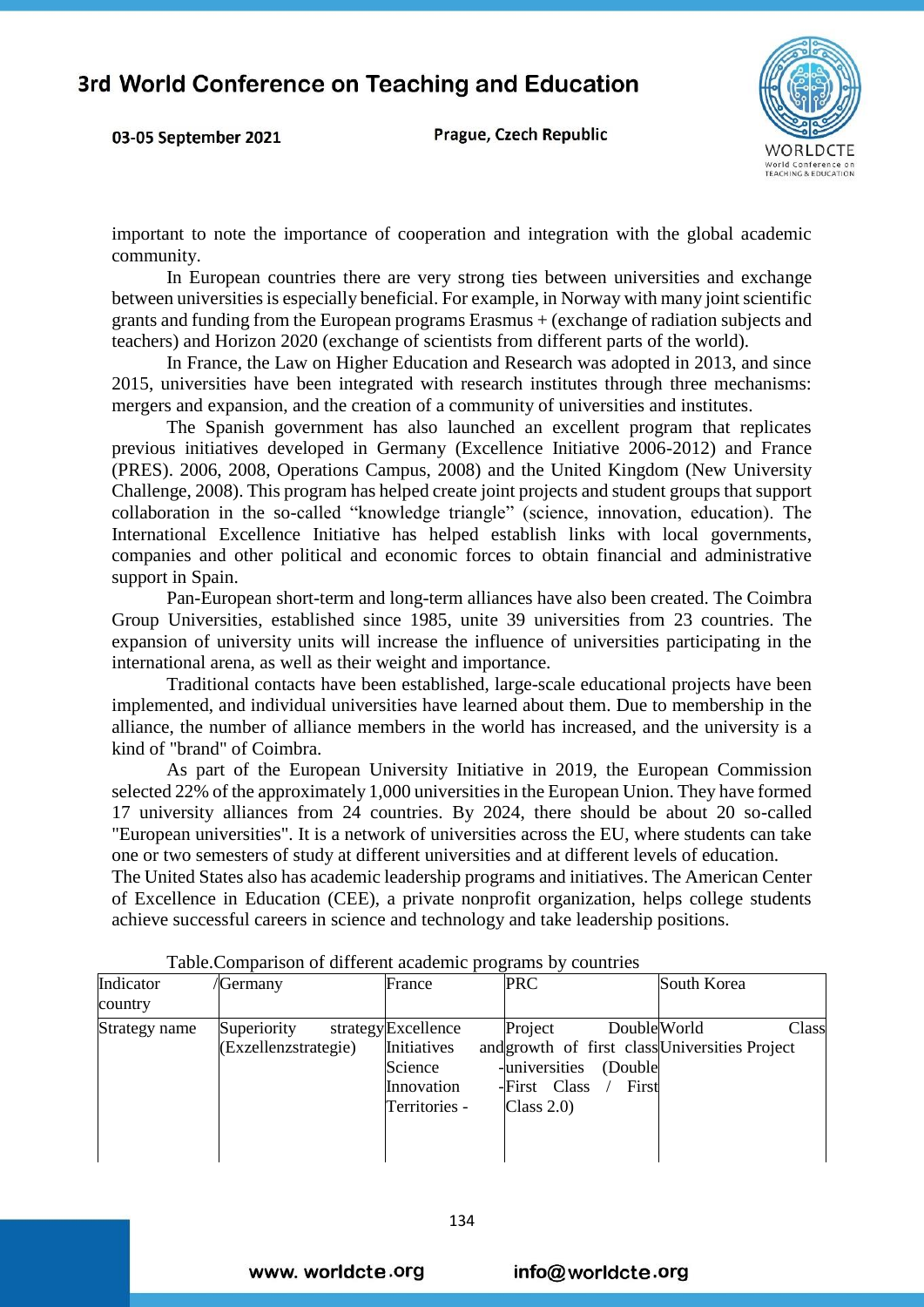# **WORLDCTE** World Conference on<br>TEACHING & EDUCATION

### 03-05 September 2021

Prague, Czech Republic

| Terms of<br>implementation | 2019-2025                                                                                                                                                                         | Economy<br>"(Initiative<br>d'Excellence<br>(IDENT) /<br>Initiatives<br>Science -<br>Innovation -<br>Territoires -<br>Economie (I-<br>SITE))                            | 2017-2050                                                                                                                                                        | 2020-2027 (Phase 4<br>Brain Korea 21)                                                                                      |
|----------------------------|-----------------------------------------------------------------------------------------------------------------------------------------------------------------------------------|------------------------------------------------------------------------------------------------------------------------------------------------------------------------|------------------------------------------------------------------------------------------------------------------------------------------------------------------|----------------------------------------------------------------------------------------------------------------------------|
| Goal and tasks             | Strengthening<br>Germany's position in<br>the international<br>research arena and<br>strengthening global<br>competitiveness<br>through the support of<br>cutting-edge scientific | 2020-2025<br>(PIA4 program)                                                                                                                                            | Providing support to<br>leading Chinese<br>universities, as well<br>as the development of<br>priority scientific<br>disciplines with the<br>aim of joining China | Enhancing the<br>competitiveness of<br>Korean higher<br>education, economics<br>and industry in<br>interdisciplinary areas |
| track                      | Total funding by - Clusters of Excellence<br>(funding the most<br>relevant research) 2.7<br>billion euros;                                                                        | The goal of the<br><b>IDEX</b> program<br>is to form in<br>France from 5 to<br>10<br>interdisciplinary<br>research and<br>educational<br>centers of the<br>world level | - "World Class<br>Universities";                                                                                                                                 | - creation of new<br>faculties and student<br>training programs;                                                           |
| Number of<br>participants  | - "Universities of<br>excellence"<br>(strengthening the<br>position of German<br>universities in the<br>international arena) 1<br>billion euros.                                  | - IDEX: support<br>for territorial<br>associations of<br>higher education<br>institutions.                                                                             | - "World Class<br>Disciplines".                                                                                                                                  | - attraction of foreign<br>researchers;                                                                                    |

www.worldcte.org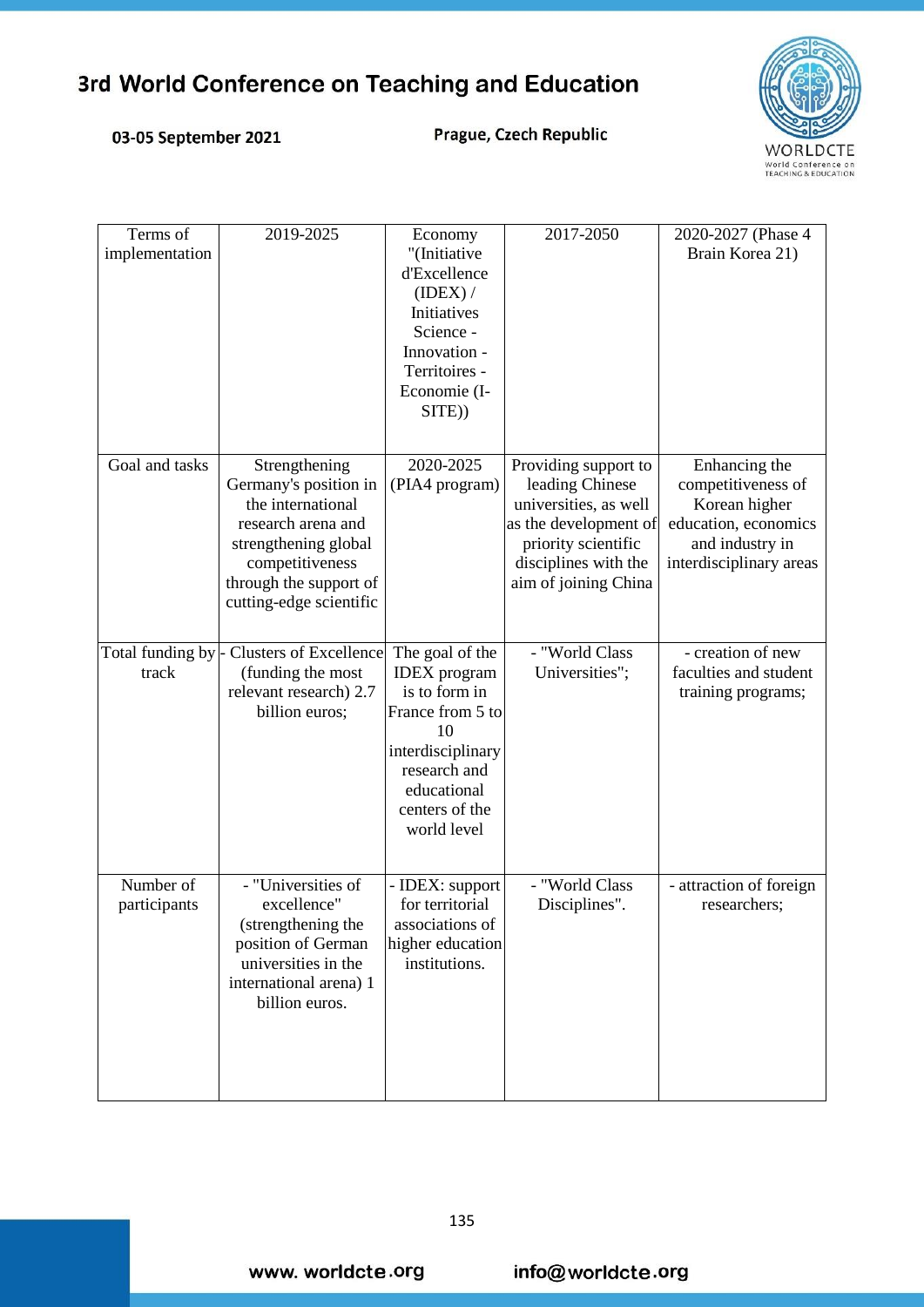Prague, Czech Republic



Thus, Western universities are characterized by extensive internationalization, which, from the point of view of the International Education Association, is perhaps the most important criterion for success.

It covers all areas of the university, from cooperation with students to financial and scientific activities. A prime example of such an association is the International Strategy Advisory Service (ISAS 2.0) of the International Association of Universities or Universities (IAU).

#### **Conclusion/Implications/Recommendations**

03-05 September 2021

In the period of society's transition from industrial to post-industrial, information age, universities are undergoing especially profound transformations that involve their institutional changes. Experts identify five main models of universities that exist now and are likely to persist in the future (Table 2):

Table 2

| University models                | Characteristics                                                                                                                                                                                                  |
|----------------------------------|------------------------------------------------------------------------------------------------------------------------------------------------------------------------------------------------------------------|
| The elite university             | significant<br>with a strong global brand,<br>universities<br>endowment, rich centuries-old history and world-class<br>professors.                                                                               |
| The mass university              | universities that will provide quality education for the growing<br>"middle class" around the world.                                                                                                             |
| The niche university             | universities with a narrow specialization that have managed to<br>take their place in the international division of intellectual<br>labor and become world leaders in certain areas of research or<br>education. |
| The local university             | universities that play a key role in the development of the<br>economy at the city or regional level.                                                                                                            |
| The lifelong learning mechanisms | a new form of higher education that will allow you to study<br>various study modules provided by both educational<br>institutions and specialized companies, without visiting any<br>one university.             |

Five models of universities of the present and the future

In the modern world, the importance of education as the most important factor in the formation of a new quality of the economy and society is increasing along with the growing influence of human capital. Third generation universities are shaping entrepreneurial ecosystems, promisingtechnological markets and ensure the global competitiveness of the domestic economy.

### **References**

1. Abankina I. V., Belikov A. A., Gaponova O. S., Dudyrev F. F., Koreshnikova Yu. N., Korshunov I. A., et al. Global competitiveness of Russian education. Discussion materials.